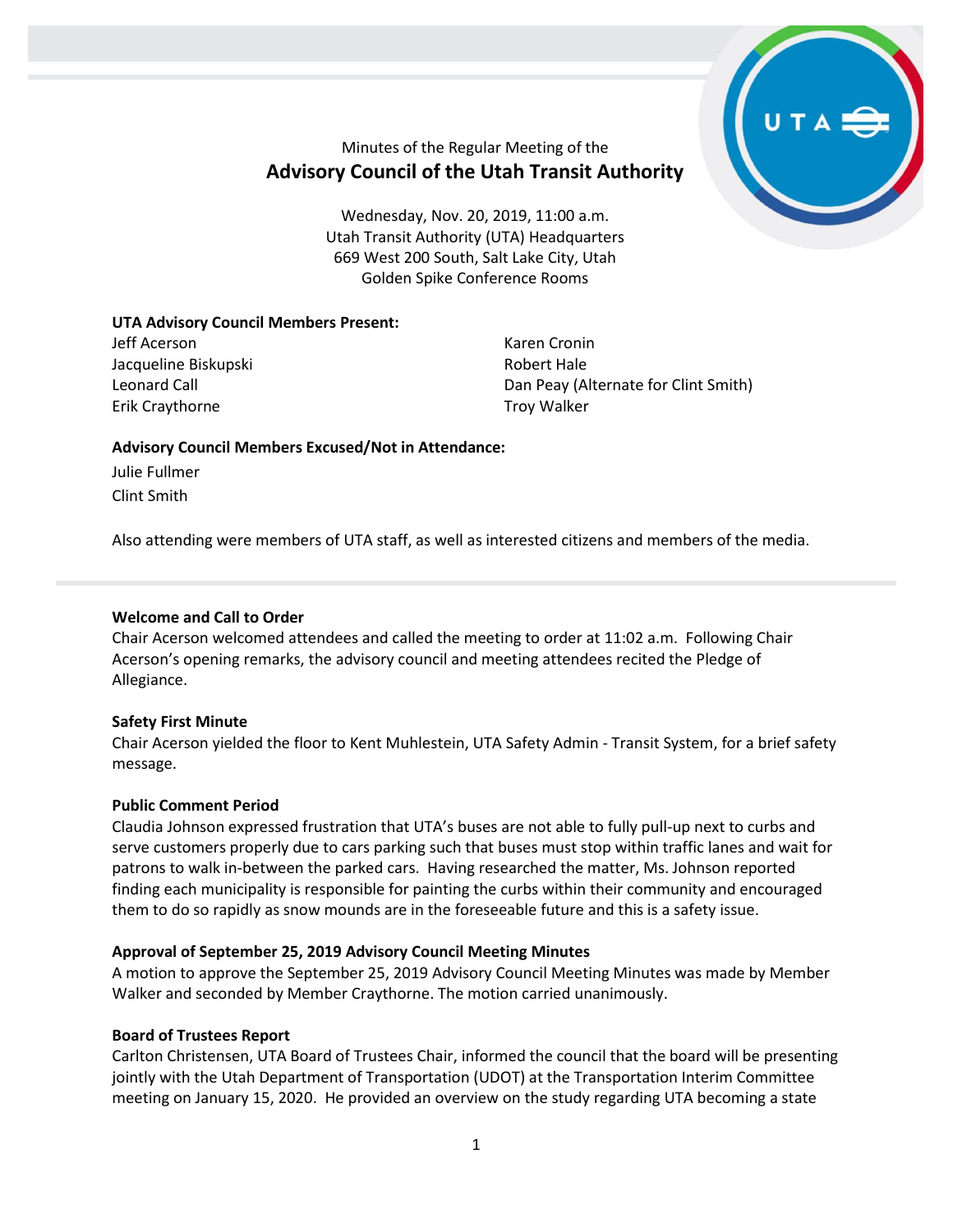entity; noting final completion and presentation to legislators will occur in late-Spring 2020. He also conveyed the results of the Pension Study that was presented to legislators last month and advised copies will be provided to the council members. He pointed out since the Board Fare Policy was adopted in July 2019, an evaluation of UTA's Fare Policy has initiated, staff is collaborating to conduct a fare pilot, and it is anticipated a new policy will be presented to the board in early 2020. Chair Christensen then informed the council the board had approved an interlocal agreement with the Central Wasatch Commission to increase financial resources and streamline services. He also reported notification was received that UTA has been awarded a Federal Department of Transportation grant.

Member Biskupski arrived 11:18 a.m.

Trustee Christensen concluded by recognizing Mayor Biskupski for her service to the Local Advisory Council and presented her with a gift of appreciation.

## **Agency Report**

Carolyn Gonot, UTA Executive Director, introduced Bob Biles, UTA Chief Financial Officer. Mr. Biles provided an update of the Bond Refunding and New Money Issuance. Ms. Gonot then introduced Jaron Robertson, UTA Director of Innovation, and Andrea Packer, UTA Communications Director; together, they summarized the VIA launch project and event. Member Walker suggested notifying specific businesses of the event.

Discussion ensued. Questions regarding the type of outreach efforts that were performed, what projections staff has for ridership, what will determine the success of the project, and what the deciding factors were for the area selected were posed by the council and answered by staff.

# **Audit Committee Report**

Chair Acerson and Member Troy Walker reported on the October 28, 2019 Audit Committee meeting and provided an overview of items discussed therein. They also reviewed requirements of State statute; as well as, duties and responsibilities of the Audit Committee.

**Advisory Council Chair Report. Local Advisory Council Duties and Responsibilities, 2019 Outcomes, and 2020 Activities.** Chair Acerson explained the purpose of this item is to help the council members understand their roles, responsibilities, and decision-making authority, and determine what they would like to do differently or areas they would like to focus on more.

Discussion ensued. Members commented regarding the council's ability to support the board with added representation and connections in their respective Councils of Government and other meetings they routinely attend and advised on the value they feel it provides. They conveyed that citizens look at UTA differently due to the work of the council and their ability to communicate with colleagues regarding the new structure and operations, and noted that it is building trust in the authority. They also discussed that the council has an obligation to continue sharing and answering questions through the various meetings they sit in. It was also suggested that council members can help clarify and correct misrepresentations of the authority that may appear in the media. It was also reported that Tooele appreciates having a fast track way to get their concerns communicated and appreciates having a closer connection. There were no suggestions or changes proposed.